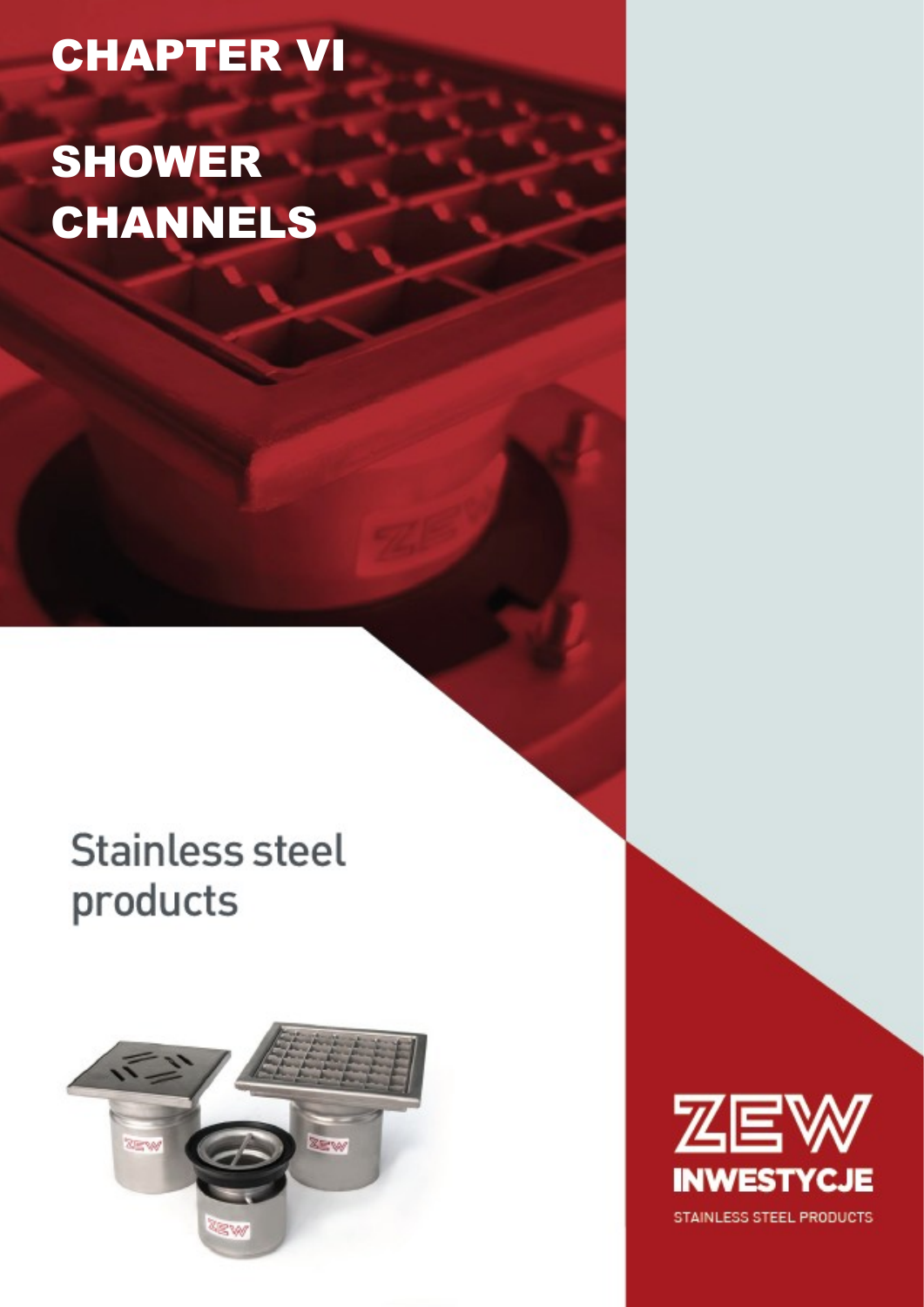## **Chapter VI SHOWER CHANNELS**

**PRODUKTY** ZE STALI NIERDZEWNEJ



## **SHOWER CHANNEL WITH ABS OUTLETS**



| Symbol                | catalogue number | minimal height with outlet [mm] |
|-----------------------|------------------|---------------------------------|
| $ Op75.L(mm).ZF-SP50$ | 01.010.13x.L     |                                 |
| $ Op75.L(mm).ZF-SP40$ | 101.010.83x.L    | 76 (lower trap)                 |

*(\*) individual dimensions and siphon location on request*

*(\*\*) in the catalog number, place the grid number in place of x, and in place of length L [dcm]*

#### ЕE. **DRAINAGE ELEMENTS**

*Channels body Grating: K3 ABS Trap: standard SP50 or lower SP40*

#### **MATERIAL** ÈE.

*Stainless steel AISI 304 or AISI 316L*

#### EEL. **TYPES OF GRATINGS**

- *0 for ceramic tiles*
- *1 smooth*
- *2 greek*
- *3 wave*
- *4 square*
- *5 wave in*
- *6 caro*
- *7 rainbow*
- *8 chaos*
- *9 stripes*

## Section VI. Page nr.2

www.zew-inwestycje.eu





stripes





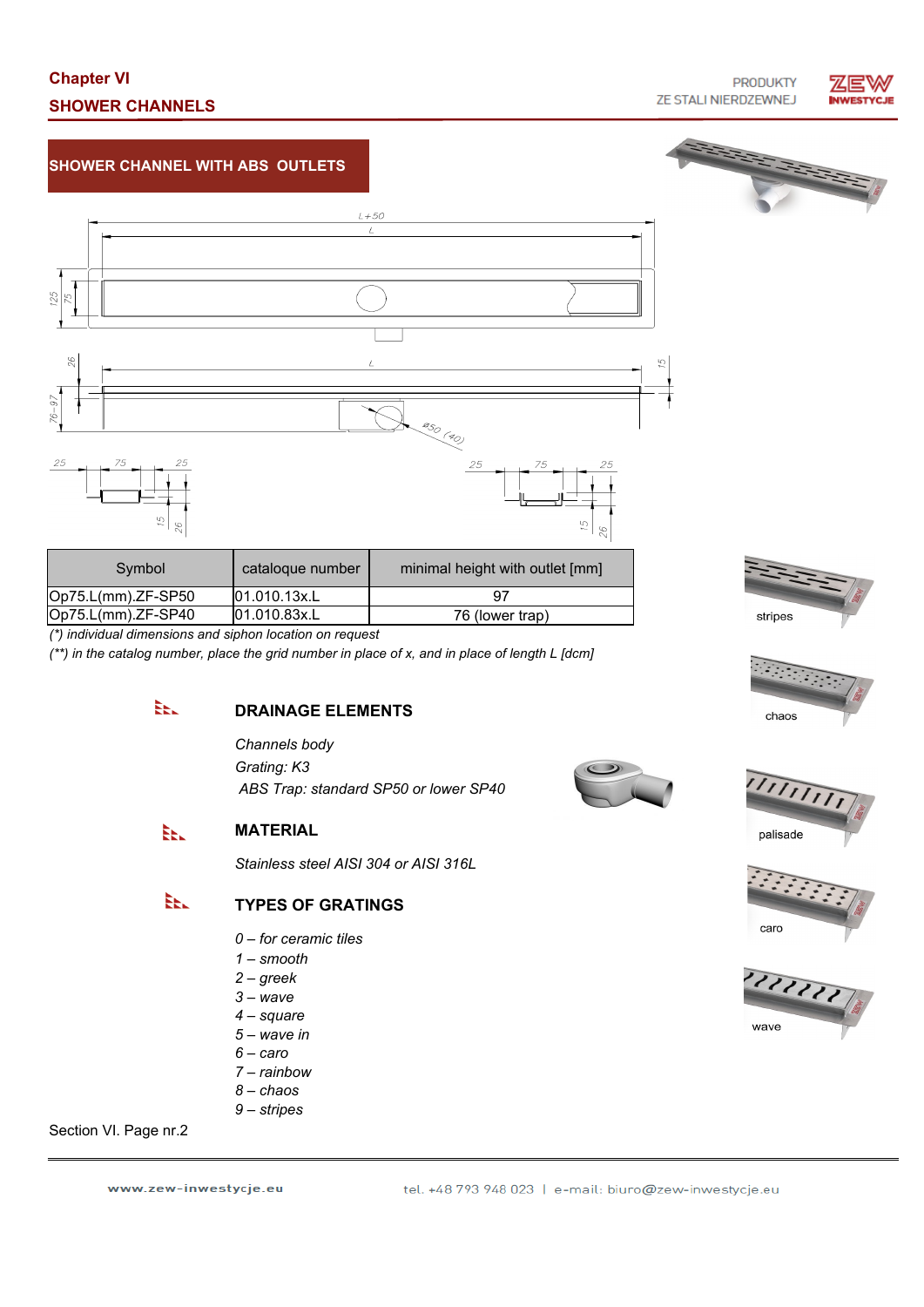

## **SHOWER CHANNEL WITH METAL OUTLETS**







| stripes |  |
|---------|--|









| Symbol                | catalogue number | minimal height with outlet [mm] |
|-----------------------|------------------|---------------------------------|
| $ Op75.L(mm).ZF-SM50$ | 01.010.41x.L     | 56.8                            |

*(\*) individual dimensions and siphon location on request*

*(\*\*) in the catalog number, place the grid number in place of x, and in place of length L [dcm]*

#### ЕE. **DRAINAGE ELEMENTS**

*Channels body Grating: K3 Metal vertical Trap: SM50* 

#### **MATERIAL** ÈE.

*Stainless steel AISI 304 or AISI 316L*

#### EEL. **TYPES OF GRATINGS**

- *0 for ceramic tiles*
- *1 smooth*
- *2 greek*
- *3 wave*
- *4 square*
- *5 wave in*
- *6 caro*
- *7 rainbow*
- *8 chaos*
- *9 stripes*

## Section VI. Page nr.3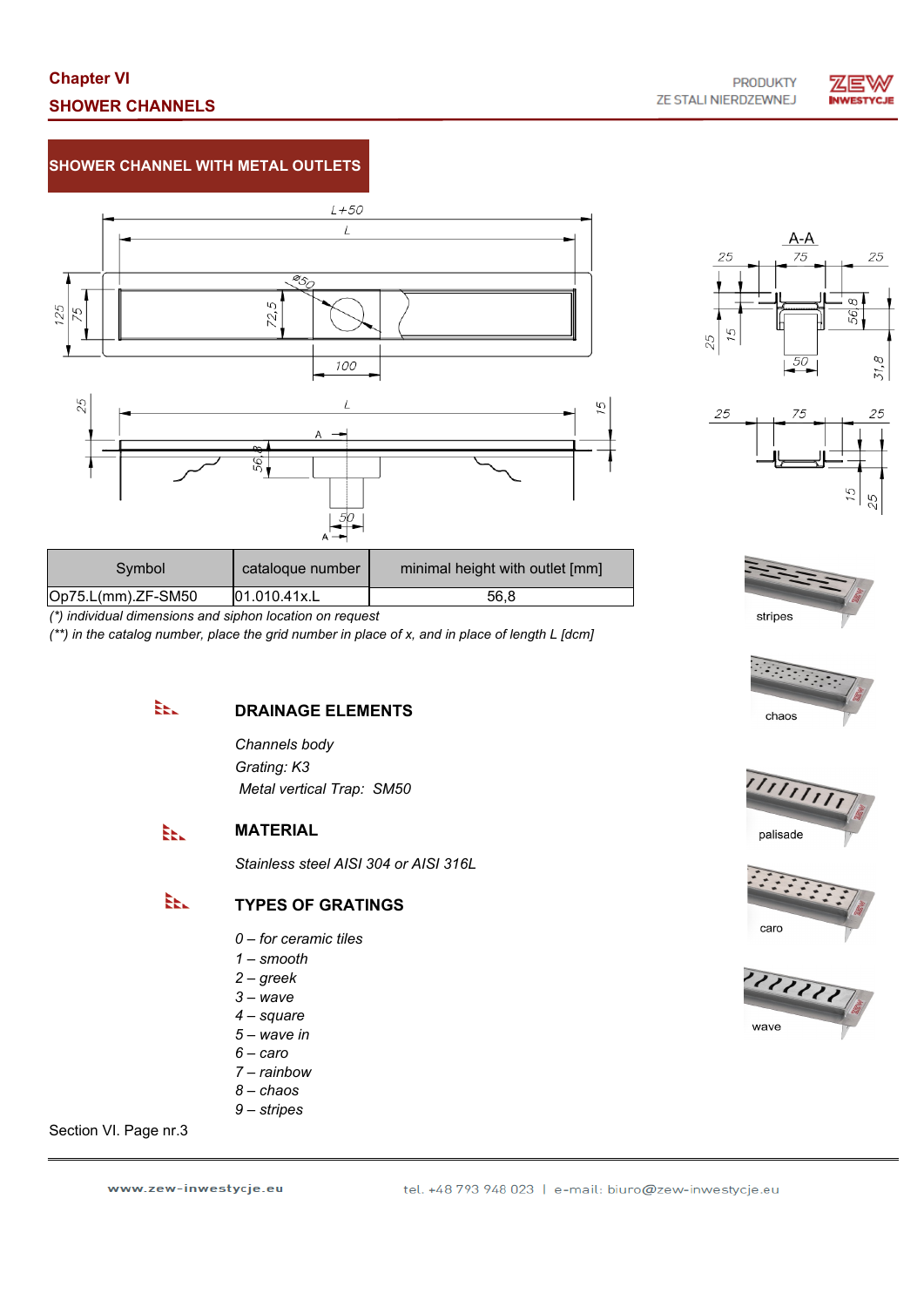## **Chapter VI SHOWER CHANNELS**



### **SHOWER CHANNEL WITH ABS OUTLETS**







| Symbol            | cataloque number | minimal height with outlet [mm] |
|-------------------|------------------|---------------------------------|
| Wp100.100.ZF-SP50 | 01.100.13x.001   | 91                              |
| Wp100.100.ZF-SP40 | [01.100.53x.001] | 71 (lower trap)                 |

*(\*) individual dimensions and siphon location on request*

*(\*\*) in the catalog number, place the grid number in place of x, and in place of length L [dcm]*



EEL.

### **DRAINAGE ELEMENTS**

*Channels body Grating: K3 ABS Trap: standard SP50 or lower SP40*



| CARO |  |  |  |
|------|--|--|--|
|      |  |  |  |
|      |  |  |  |
|      |  |  |  |
|      |  |  |  |
|      |  |  |  |

**STRIPES** 

| <b>SQUARE</b> |   |    |  |  |
|---------------|---|----|--|--|
|               | П | П  |  |  |
|               | ш | Г. |  |  |
|               | ш | L  |  |  |
|               |   |    |  |  |

*Stainless steel AISI 304 or AISI 316L*

**MATERIAL**

#### EEL **TYPES OF GRATINGS**

- *4 square*
- *6 caro*
- *9 stripes*

all gaps in the gratings up to 8 mm wide

Section VI. Page nr.4

www.zew-inwestycje.eu